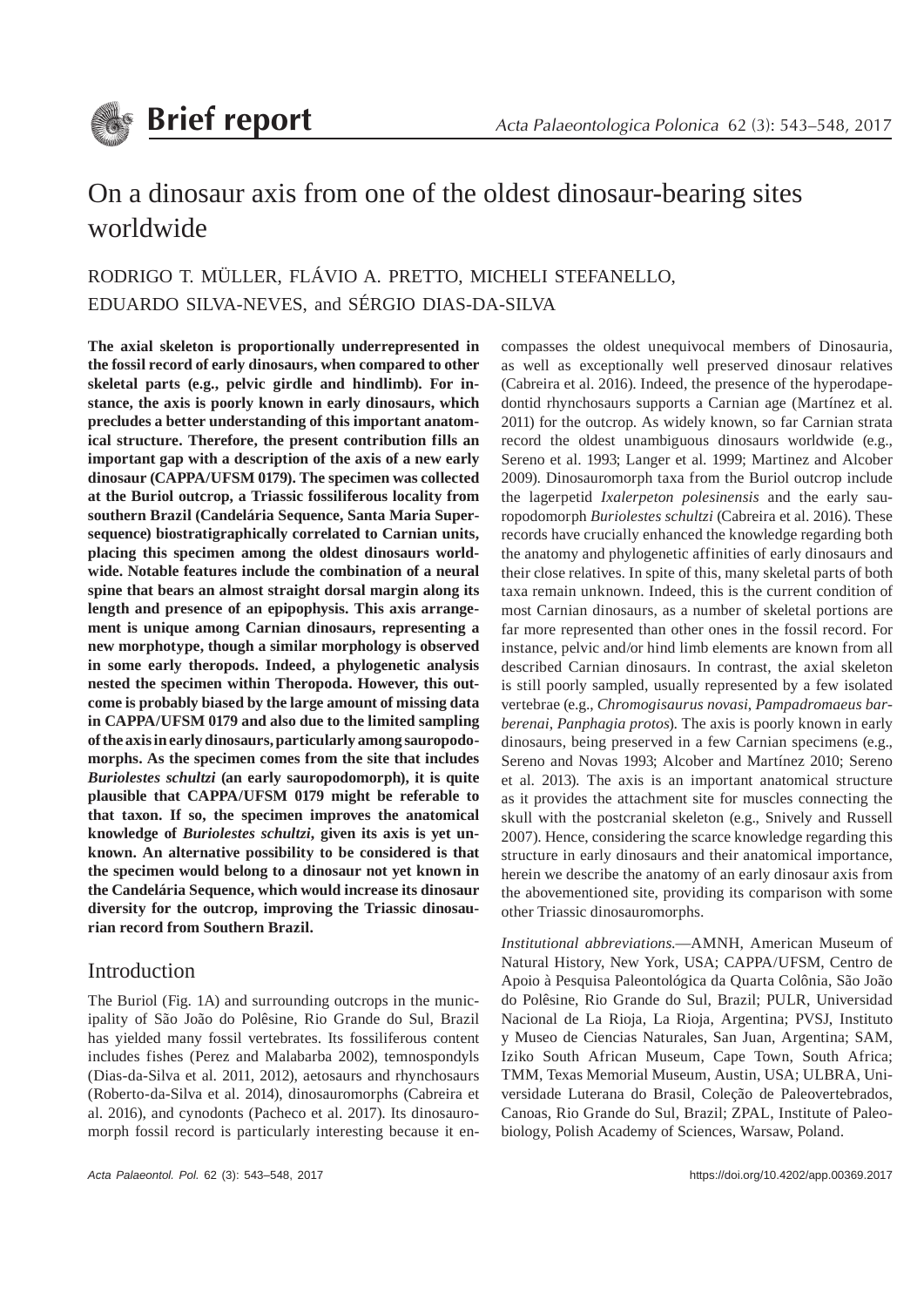

Fig. 1. **A**. Map of the São João do Polêsine área, Rio Grande do Sul, Brazil, showing the location of the Buriol outcrop (modified from Zerfass et al. 2007). **B**. CAPPA/UFSM 0044, a left maxilla of a Hyperodapedontinae from the Buriol ourcrop, Carnian, late Triassic, arrows point to the teeth rows.

### Systematic palaeontology

Archosauria Cope, 1869 Dinosauromorpha Benton, 1985

Dinosauriformes Novas, 1992

Dinosauria Owen, 1842

Genus et species incertae sedis

*Material*.—CAPPA/UFSM 0179 (Fig. 2), an isolated and nearly complete axis including the caudal half of the centrum, the neural arch, and the neural spine. Bone surface is exceptionally well preserved. The specimen was recovered from the Buriol outcrop (Fig. 1A) (29°39'34.2" S; 53°25'47.4" W), in São João do Polêsine, Rio Grande do Sul, Brazil, in the same layer where the holotype (ULBRA-PVT280) of *Buriolestes schultzi* was excavated. This outcrop belongs to the Candelária Sequence (Horn et al. 2014), part of the Santa Maria Suspersequence of Zerfass et al. (2003). At least two rhynchosaur specimens collected at the site (Fig. 1B) may be referable to Hyperodapedontinae, and among these, more closely resemble *Hyperodapedon* sp. than other forms (Langer and Schultz 2000; Langer et al. 2000; Montefeltro et al. 2010; Schultz et al. 2016). They possess a characteristic longitudinal groove (Fig. 1B) between the lingual and buccal tooth rows. In both margins, the teeth cover a wide area, with as much as three rows of teeth that are more significantly worn towards the cranial portion of the series (Fig. 1B). Therefore, the fossil vertebrate content from this locality has been correlated with those from the Ischigualasto Formation, northwest Argentina (Langer et al. 2007), radioisotopically dated as  $231.4 \pm 0.3$  Ma (Martínez et al. 2011).

*Description*.—The preserved portion of the axial centrum is 12.5 mm in length. It is constricted towards the mid-point (Fig. 2D), with 4 mm in width, while the caudal articular facet expands to 8.5 mm in width. This suggests that the centrum was spool-shaped. The dorsal surface of the centrum is excavated to form the floor of the neural canal, which also is transversely larger at the caudal extremity than in the mid-point. The lateral surface lacks any pneumatic features. The ventral surface bears a 1.85 mm wide longitudinal ventral keel that reaches the ventral margin of the caudal articular surface (Fig. 2A). A ventral keel is absent in some plateosaurian sauropodomorphs (e.g., *Plateosaurus*, *Riojasaurus*) but present in early dinosaurs and related groups (e.g., *Herrerasaurus*, *Lewisuchus*) (Yates 2003). The ventral extension of the keel is uncertain as the centrum is cranially fractured. The caudal articular surface is 8.8 mm in height and markedly concave (Fig. 2F). In lateral view, the ventral margin of this surface slightly extends more cau-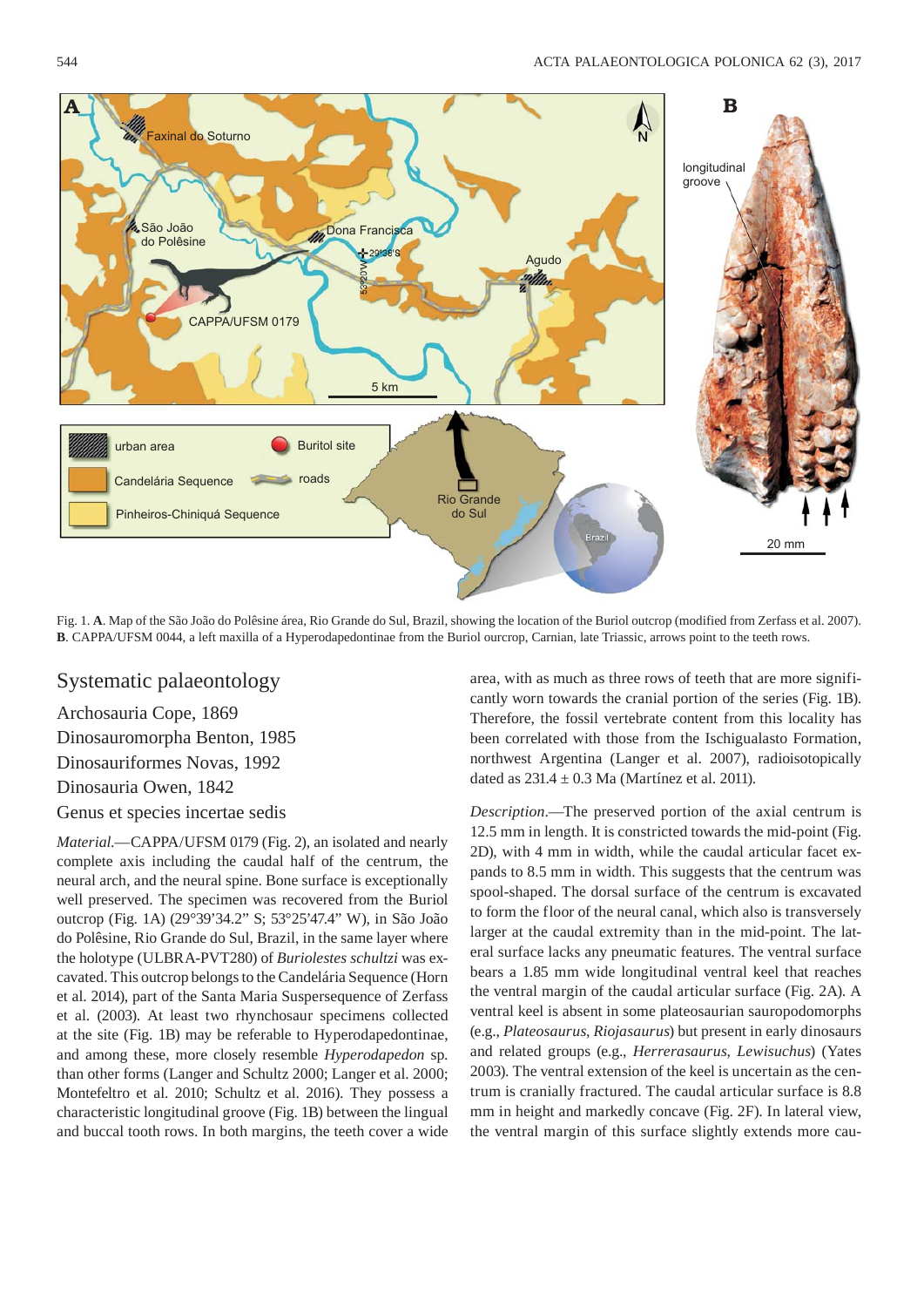

Fig. 2. Dinosauria gen. et sp. indet., CAPPA/UFSM 0179 from the Buriol outcrop, São João do Polêsine, Rio Grande do Sul, Brazil; Carnian, late Triassic. Photographs  $(A_1 - F_1)$  and schematic drawings  $(A_2 - F_2)$  of the axis in left  $(A)$  and right  $(B)$  lateral, dorsal  $(C)$ , ventral  $(D)$ , cranial  $(E)$ , and caudal  $(F)$  views.

dally than the dorsal margin (Fig. 2A, B). At the mid-point of the centrum, the bone wall is approximately 0.8 mm in width.

The preserved portion of the neural arch is completely fused to the centrum, and there is no sign of a neurocentral suture. The dorsoventral height of the neural canal is approximately 3.5 mm, whereas the space between the dorsal tip of the postzygapophysis and the ventral margin of the neural canal is 7.6 mm. The lateral surface, ventral to the cranial margin of the postzygapophysis, is gently excavated. The postzygapophysis extends laterally to form a convex margin in dorsal view (Fig. 2C). On the ventral surface of the postzygapophysis there is a subovoid facet with 6 mm in length, which would receive the dorsomedial oriented facet of the prezygapophysis of the third cervical vertebra. Indeed, the articular facet of the postzygapophysis is ventromedially oriented (Fig. 2F). The medial margin of such structure folds ventrally to form a faint hyposphene (Fig. 2F), an accessory articulation. Its caudal tip extends caudally as far the caudal margin of the dorsal portion of the centrum. The caudal extension of the postzygapophysis reaches the caudal extension of the ventral margin of the centrum, as in *Silesaurus opolensis* (ZPAL AbIII/1930; Piechowski and Dzik 2010), whereas in *Herrerasaurus ischigualastensis* (PVSJ 407; Sereno and Novas 1993) the postzygapophysis projects more caudally than the caudal articular facet of the axial centrum. On the dorsal surface of the postzygapophysis there is a caudodorsal process that exceeds its caudal extension (Fig. 2B, F). Its structure corresponds to the epipophysis but the caudal tip of both epipophyses is not preserved. Nonetheless, this corresponds to the maximum caudal extension of the axis. Some dinosauriforms lack axial epipophyses, such as, *Silesaurus opolensis* (ZPAL AbIII/1930), and *Lewisuchus admixtus* (PULR 01). A cleft separates the dorsal surface of the epipophysis from the caudal margin of the neural spine (Fig. 2A).

The 21.4 mm long neural spine is entirely preserved (Fig. 2A, B). The structure is 1.4 mm in width at the midpoint. Its height is constant along its length. Therefore, as in *Lewisuchus admixtus* (PULR 01) and *Coelophysis bauri*  (AMNH FR 7224), the dorsal margin of the cranial half and the caudal half runs almost in the same plane, resulting in a straight margin, excepting the cranial and caudal extremities that are gently curved ventrally. In contrast, the dorsal margin of the neural spine is caudodorsally angled in most archosauriforms (Nesbitt 2011). The laterodorsal margin is densely covered by striations (Fig. 2A, B) which could be related to the origin of the m. splenius capitis (e.g., Snively and Russell 2007), whereas ventrally, close to the dorsal surface of the postzygapophysis, a depressed surface could be related to the attachment of the m. complexus. The cranial tip of the spine tappers to a point (Fig. 2A, B), whereas the caudal extremity of the spine bifurcates to form a Y-shaped caudal portion in dorsal view (Fig. 2C). This condition resembles that from *Herrerasaurus ischigualastensis* (PVSJ 407), whereas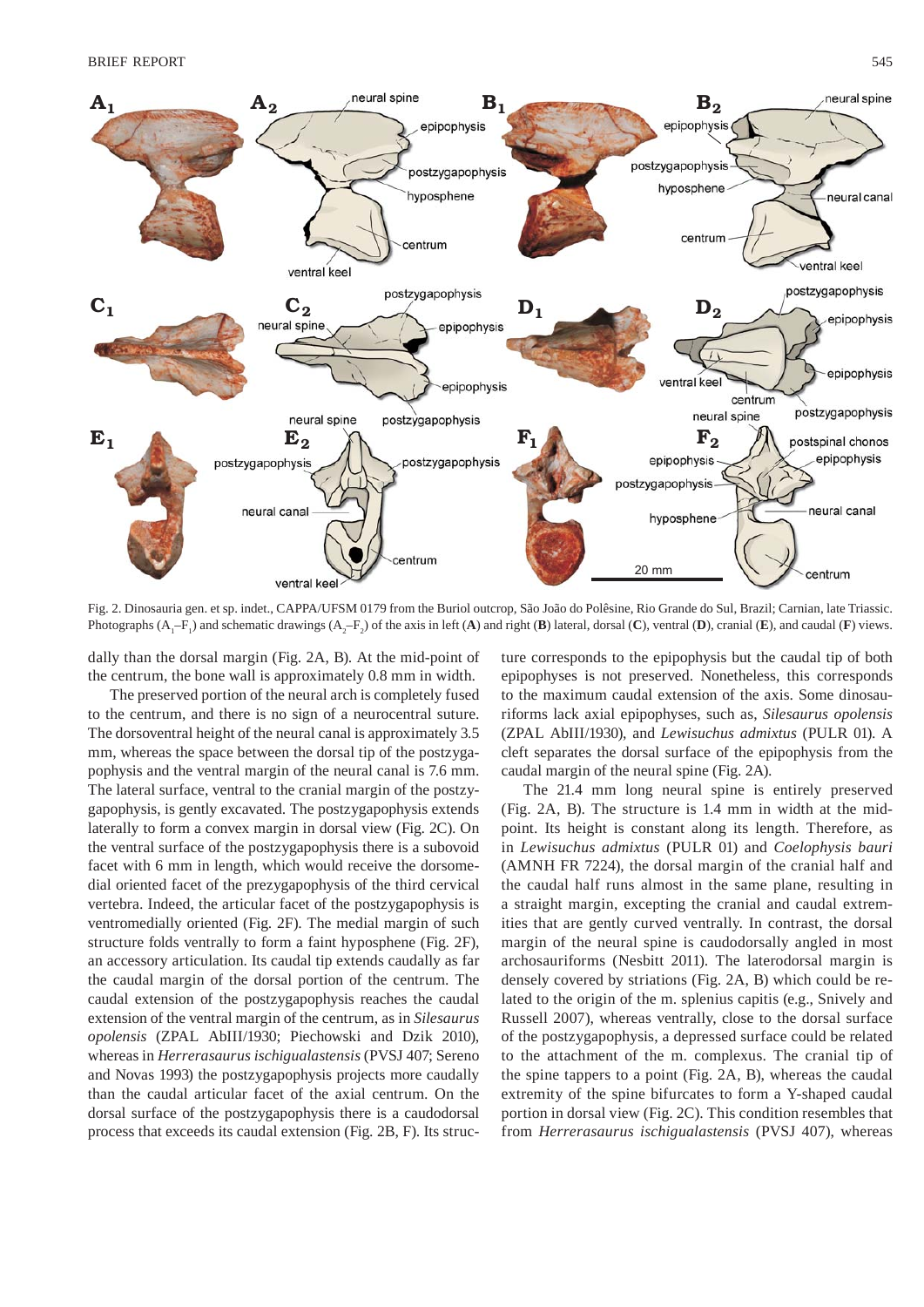

Fig. 3. Strict consensus tree depicting the phylogenetic position of CAPPA/UFSM 0179 and the schematic general morphology of the axis of some Triassic dinosauriforms. Numbers below nodes represent Bremer support values (left) higher than 1 and Bootstrap values (right) higher than 50%. Abbreviation: Dinosaurifor., Dinosauriformes.

in some dinosauriforms, such as *Silesaurus opolensis* (ZPAL AbIII/1930; Piechowski and Dzik 2010) and *Lewisuchus admixtus* (PULR 01; Bittencourt et al. 2014), the caudodorsal tip of the neural spine projects further caudally, precluding the bifurcation and forming the roof of the postspinal chonos. In addition, distinct from the caudally extended neural spine of *Heterodontosaurus tucki* (e.g., SAM-PK-K1332), the caudal margin of the neural spine only slightly exceeds the caudal margin of the axial centrum in CAPPA/UFSM 0179. On the other hand, the neural spine is caudally short in some sauropodomorphs, such as *Adeopapposaurus mognai* (PVSJ568) and *Sarahsaurus aurifontanalis* (TMM 43646-2).

## Phylogenetic analysis

CAPPA/UFSM 0179 was scored in the data matrix of Cabreira et al. (2016), in order to test its phylogenetic affinities (Appendix 1). The data matrix totalizes 256 morphological characters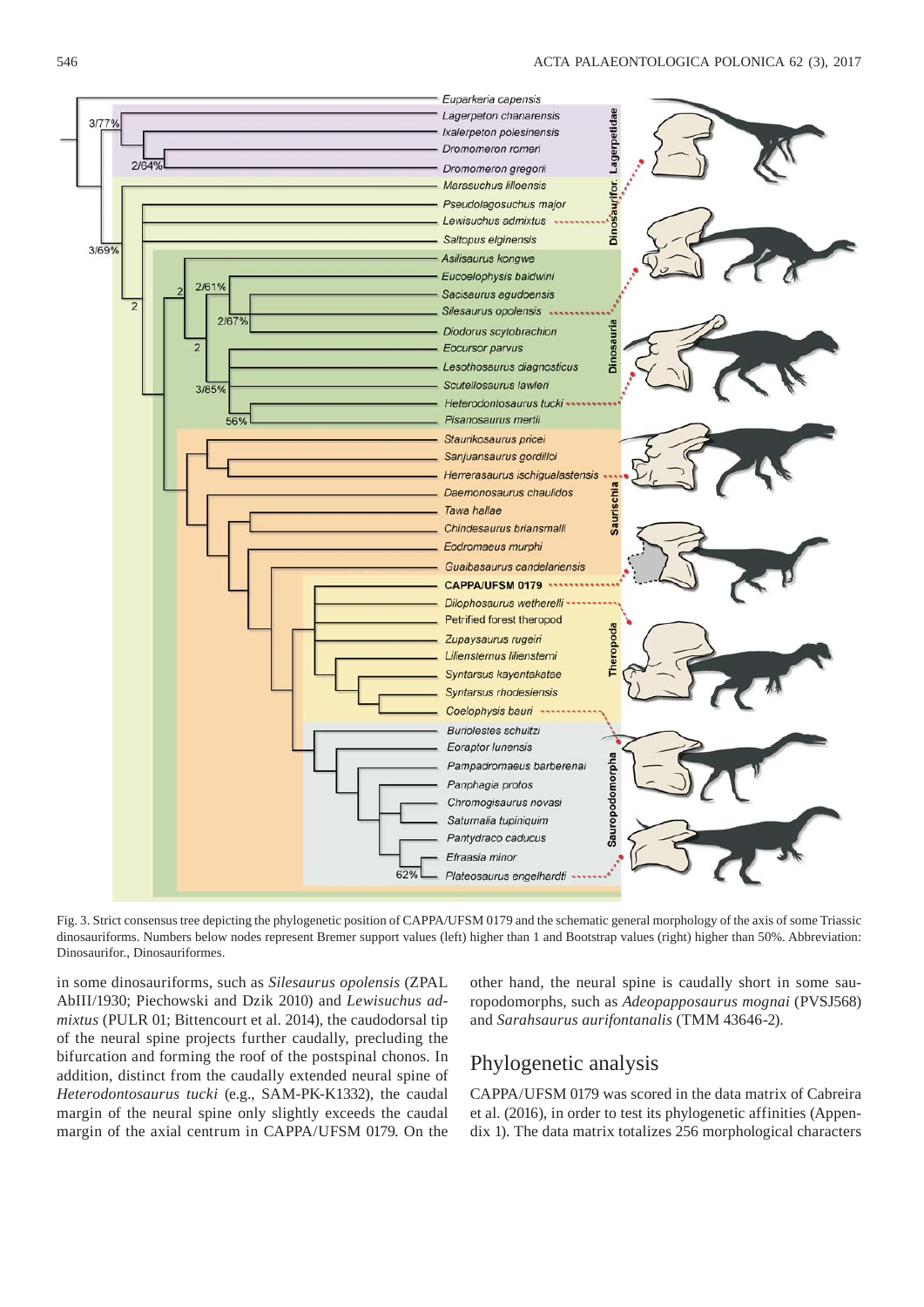and 44 operational taxonomic units. It was processed with the software TNT v1.1 (Goloboff et al. 2008). All characters received the same weight and 31 (3, 4, 6, 11, 36, 60, 62, 64, 83, 115, 123, 139, 147, 148, 157, 160, 171, 173, 175, 178, 179, 182, 195, 200, 201, 202, 205, 216, 222, 240, and 248) were treated as ordered following the study of Cabreira et al. (2016). The most parsimonious trees (MPTs) were recovered via "traditional search" (random addition sequence + tree bisection reconnection) with 1000 replicates of Wagner trees (with random seed  $= 0$ ), tree bisection reconnection (TBR) and branch swapping (holding 20 trees save per replicate).

The analysis recovered 242 MPTs of 846 steps (CI =  $0.345$ ;  $RI = 0.637$ ). CAPPA/UFSM 0179 nests as an early diverging theropod in all trees. In the strict consensus tree (Fig. 3), the specimen is placed in a polytomy at the base of Theropoda, together with *Dilophosaurus wetherlli*, *Zupaysaurus rugeiri*, and the "Petrified Forest theropod". The only character state supporting CAPPA/UFSM 0179 as theropod is the dorsal margin of the axial neural spine that arcs dorsally, where the cranial portion height is equivalent to the caudal height (character 76, state 1). However, this character is not scored to other early diverging sauropodomorphs (e.g., *Buriolestes schultzi*, *Eoraptor lunensis*, *Pampadromaeus barberenai*). In addition, *Lewisuchus admixtus* presents the same condition of CAPPA/UFSM 0179. Therefore, this represents an ambiguous synapomorphy of theropods. So, the phylogenetic position of CAPPA/UFSM 0179 remains uncertain due to both the limited entries in the data matrix and the lack of the axis in other early diverging sauropodomorphs.

#### Discussion and conclusions

The incomplete and fragmentary condition of the specimen prevents a reliable taxonomic ascription. Nevertheless, CAPPA/UFSM 0179 supports a dinosaurian assignation due to its combination of features. As observed by Nesbitt (2011), the axial neural spine of most archosauriforms is cranioventrally slanted, with the caudodorsal corner much taller than the craniodorsal corner. In contrast, the inverse condition occurs in some early diapsids like *Araeoscelis gracilis* and *Petrolacosaurus kasensis* (Nesbitt et al. 2015). In addition, Nesbitt (2011) also observed that the craniodorsal height is equivalent to the caudodorsal height in the axial neural spine of some ornithodirans, as in CAPPA/UFSM 0179. Among ornithodirans that share this condition, only dinosaurs bear an epipophysis on the axis, as it is absent in *Lewisuchus admixtus* (Bittencourt et al. 2014). Assignation of CAPPA/UFSM 0179 to a less inclusive group within Ornithodira is currently precluded, as it lacks diagnostic information in order to do so. As already stated, the theropod affinities expressed in the phylogenetic analysis could reflect the poor sampling of axis among early dinosaurs and relatives, and the large amount of missing data for CAPPA/UFSM 0179. Indeed, despite the sauropodomorph affinities of *Buriolestes schultzi*, it shares some particular traits with theropods (see Cabreira et al. 2016). So, it is plausible that CAPPA/UFSM 0179 could represent an axis from this species, as both CAPPA/UFSM 0179 and the holotype (ULBRA-PVT280) of *Buriolestes schultzi* were excavated in the exact same layer of the outcrop. Moreover, the hypothesis that CAPPA/UFSM 0179 could belong to the lagerpetid species *Ixalerpeton polesinensis* (ULBRA-PVT059, also from the same outcrop), is not plausible, as ULBRA-PVT059 lacks epipophyses on the preserved cervical vertebrae.

The new specimen increases the fossil record of dinosaurs from the Candelária Sequence and announces a new axial morphotype for Carnian dinosaurs, previously known only for younger taxa. The two most plausible hypotheses and implications related to the taxonomic ascription of CAPPA/UFSM 0179 are: (i) it belongs to *Buriolestes schultzi*; or (ii) it belongs to an as yet unknown dinosaur from the Buriol outcrop. In the first hypothesis, CAPPA/UFSM 0179 increases the anatomical knowledge related to *Buriolestes schultzi*, as the axis is currently unknown to the taxon. In the second hypothesis, the specimen increases the early dinosaur diversity for the outcrop, contributing to a better knowledge of the Carnian dinosaurian fauna in South America. As a putative new, still undescribed specimen (CAPPA/UFSM 0035) of *Buriolestes schultzi* was recently discovered, the possibility to assign CAPPA/UFSM 0179 to this taxon will be addressed in detail. At this point, it is possible to observe that both elements present an overall morphological similarity. However, the axis of CAPPA/UFSM 0035 is 12% smaller than CAPPA/UFSM 0179 and the caudal half of the dorsal margin of the neural spine of CAPPA/UFSM 0035 is broken. Therefore, it is uncertain if *Buriolestes schultzi*  possesses the same straight margin of CAPPA/UFSM 0179. Concluding, only the discovery of a more complete specimen with the same morphology of CAPPA/UFSM 0179 would solve if it belongs to *Buriolestes schultzi* or to a still unknown new early dinosaur in South America.

**Acknowledgements**.—We are grateful to the Buriol family (São João do Polêsine, Rio Grande do Sul, Brazil) for allowing access to their property to excavate the specimen herein described. The comments and suggestions of Matthew G. Baron (Department of Earth Sciences, University of Cambridge, UK) and an anonymous reviewer greatly improved the quality of this manuscript. We also thank the Coordenação de Aperfeiçoamento de Pessoal de Nivel Superior (CAPES) for the scholarship to RTM, ESN, and ME; the Conselho Nacional de Desenvolvimento Científco e Tecnológico (CNPq) for the research grant to SDS (process 306352/2016-8). We thank the Willi Henning Society, for the gratuity of TNT software.

### References

- Alcober, O.A. and Martínez, R.N. 2010. A new herrerasaurid (Dinosauria, Saurischia) from the Upper Triassic Ischigualasto Formation of northwestern Argentina. *ZooKeys* 63: 55–81.
- Benton, M.J. 1985. Classification and phylogeny of diapsid reptiles. *Zoological Journal of the Linnean Society* 84: 97–164.
- Bittencourt, J.S., Arcucci, A.B., Maricano, C.A., and Langer, M.C. 2014. Osteology of the Middle Triassic archosaur *Lewisuchus admixtus* Romer (Chañares Formation, Argentina), its inclusivity, and relationships amongst early dinosauromorphs. *Journal of Systematic Palaeontology* 13: 189–219.
- Cabreira, S.F., Kellner, A.W.A., Dias-da-Silva, S., Roberto-da-Silva, L., Bronzati, M., Marsola, J.C., Müller, R.T., Bittencourt, J.S., Batista, B.J., Raugust. T., Carrilho, R., and Langer, M.C. 2016. A unique Late Trias-